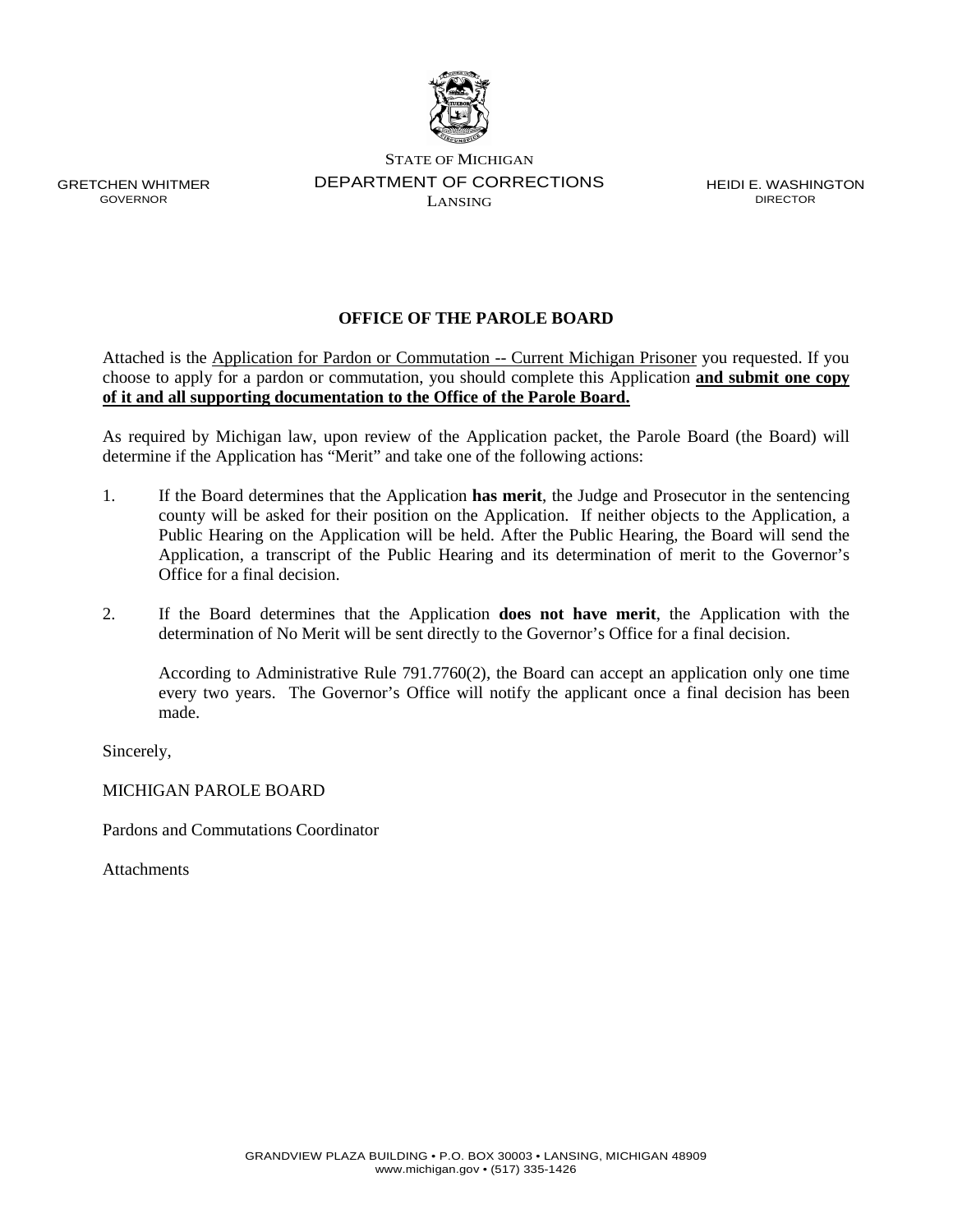## **DIRECTIONS FOR FILING AN APPLICATION FOR PARDON OR COMMUTATION OF SENTENCE**

1. A pardon or a commutation of sentence is a matter of clemency – it is not a right. Please understand what it is you are requesting:

> **Pardon** – The Governor uses his or her executive clemency powers to forgive a person convicted of a crime. A pardon removes the conviction and the associated penalty from the books.

> **Commutation of Sentence** – The Governor uses his or her executive clemency powers to reduce a criminal sentence. This is not the same as a pardon, which wipes out the conviction.

- 2. The Parole Board (PB) is not required to act upon an application which is substantially identical to one that was previously denied within the last two years. The two year time period is measured from the date the previous application was received at the Office of the PB. If you file a substantially identical application within that time period, it will be returned to you.
- 3. Respond to every question. Be sure to list every crime for which you are requesting clemency. Be specific, detailed, and most important – be accurate. Be direct in your answers, but give enough information for the PB to understand your case. Type or print each response so that it is clearly understandable and legible. If there is not enough room on the form for your answers, you may attach additional sheets to complete your answer. If you do so, be sure to identify the question(s) you are answering on the attached sheets.
- 4. If your answers are incomplete, unclear, or unresponsive to the question asked, the application will be returned to you to properly complete and resubmit. This will delay consideration, so be direct, accurate, and complete in your answers.
- 5. When responding to question no. 3, give the **facts** of the crime and clearly describe the extent of your participation or your role in the offense.
- 6. Your answers to question no. 4 and no.5 should demonstrate to the PB what insight you have gained into your past criminal mindset and behavior. Your answers should explain how you have changed and what you have accomplished during your incarceration to bring about that change. Clearly describe why you are not a risk to the community. If you are requesting clemency due to a **serious** health issue, identify your diagnosis, prognosis, and the manner in which the condition is debilitating or affects your daily activity.
- 7. Please give as much detail as possible in your answer to question no. 6. List what plans you have made for life in the community and be specific. Let the PB know where you will live, what support systems you have, what programs you have looked into in the community, how you will support yourself, and generally what activities you will be involved in which will reduce the likelihood of future criminal behavior.
- 8. Additional documentation is not required but may be provided if it is relevant and clearly serves the purpose of verifying or adding additional information to your response. If you have filed prior applications with the same documents attached, please do not resubmit them. Instead, request that the PB review the documents you submitted with a previous application and provide a document list.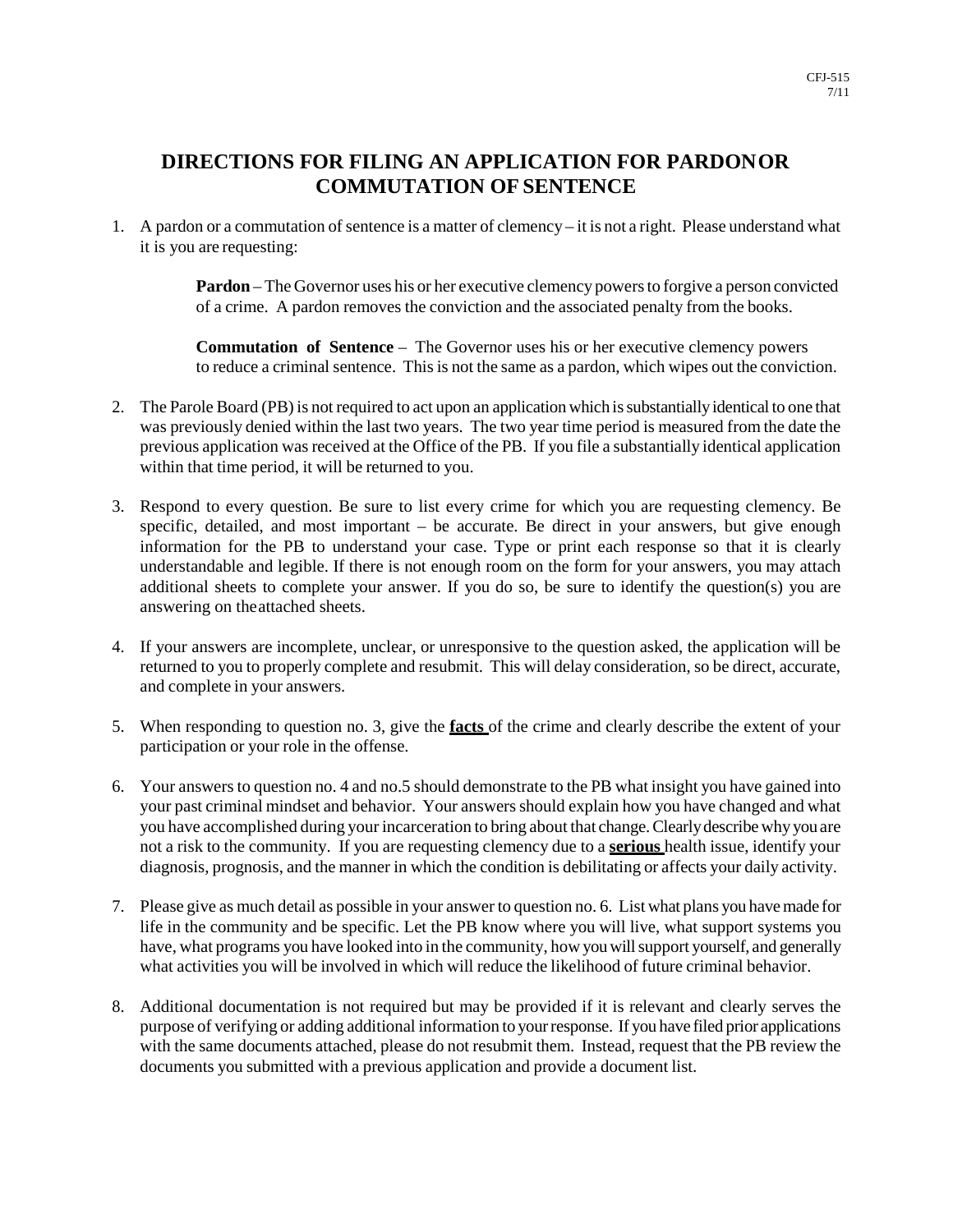|    |                                                                                      |             | <b>MICHIGAN DEPARTMENT OFCORRECTIONS</b><br><b>OFFICE OF THE PAROLE BOARD</b>                                                                                                                                |              | CFJ-515<br>7/11 |  |
|----|--------------------------------------------------------------------------------------|-------------|--------------------------------------------------------------------------------------------------------------------------------------------------------------------------------------------------------------|--------------|-----------------|--|
|    |                                                                                      |             | <b>APPLICATION FOR PARDON OR COMMUTATION OF SENTENCE</b><br>(CURRENT MICHIGAN PRISONERSONLY)                                                                                                                 |              |                 |  |
|    |                                                                                      |             |                                                                                                                                                                                                              |              |                 |  |
|    |                                                                                      |             | I hereby petition, as provided by law, for a pardon or commutation of sentence for the following conviction(s) in<br>the State of Michigan and submit the following information in support of this petition: |              |                 |  |
| 1. |                                                                                      |             |                                                                                                                                                                                                              |              |                 |  |
|    |                                                                                      |             |                                                                                                                                                                                                              |              | $\Box$ NO       |  |
| 2. |                                                                                      |             | Michigan conviction(s) for which you are requesting a pardon or commutation of sentence:                                                                                                                     |              |                 |  |
|    | <b>Crime Title and Type</b><br>(Misdemeanor or Felony)                               | <b>Date</b> | <b>Court and Location</b>                                                                                                                                                                                    | <b>Judge</b> | <b>Sentence</b> |  |
| 1. |                                                                                      |             |                                                                                                                                                                                                              |              |                 |  |
| 2. |                                                                                      |             |                                                                                                                                                                                                              |              |                 |  |
| 3. |                                                                                      |             |                                                                                                                                                                                                              |              |                 |  |
| 4. |                                                                                      |             |                                                                                                                                                                                                              |              |                 |  |
| 3. |                                                                                      |             | Briefly describe the circumstances of the crime(s) for which you are requesting a pardon or commutation:                                                                                                     |              |                 |  |
|    |                                                                                      |             |                                                                                                                                                                                                              |              |                 |  |
|    |                                                                                      |             |                                                                                                                                                                                                              |              |                 |  |
|    |                                                                                      |             |                                                                                                                                                                                                              |              |                 |  |
|    |                                                                                      |             |                                                                                                                                                                                                              |              |                 |  |
|    |                                                                                      |             |                                                                                                                                                                                                              |              |                 |  |
| 4. | Provide a brief statement explaining why you are requesting a pardon or commutation: |             |                                                                                                                                                                                                              |              |                 |  |
|    |                                                                                      |             |                                                                                                                                                                                                              |              |                 |  |
|    |                                                                                      |             |                                                                                                                                                                                                              |              |                 |  |
|    |                                                                                      |             |                                                                                                                                                                                                              |              |                 |  |
|    |                                                                                      |             |                                                                                                                                                                                                              |              |                 |  |
|    |                                                                                      |             |                                                                                                                                                                                                              |              |                 |  |
|    |                                                                                      |             |                                                                                                                                                                                                              |              |                 |  |
|    |                                                                                      |             |                                                                                                                                                                                                              |              |                 |  |
|    |                                                                                      |             |                                                                                                                                                                                                              |              |                 |  |